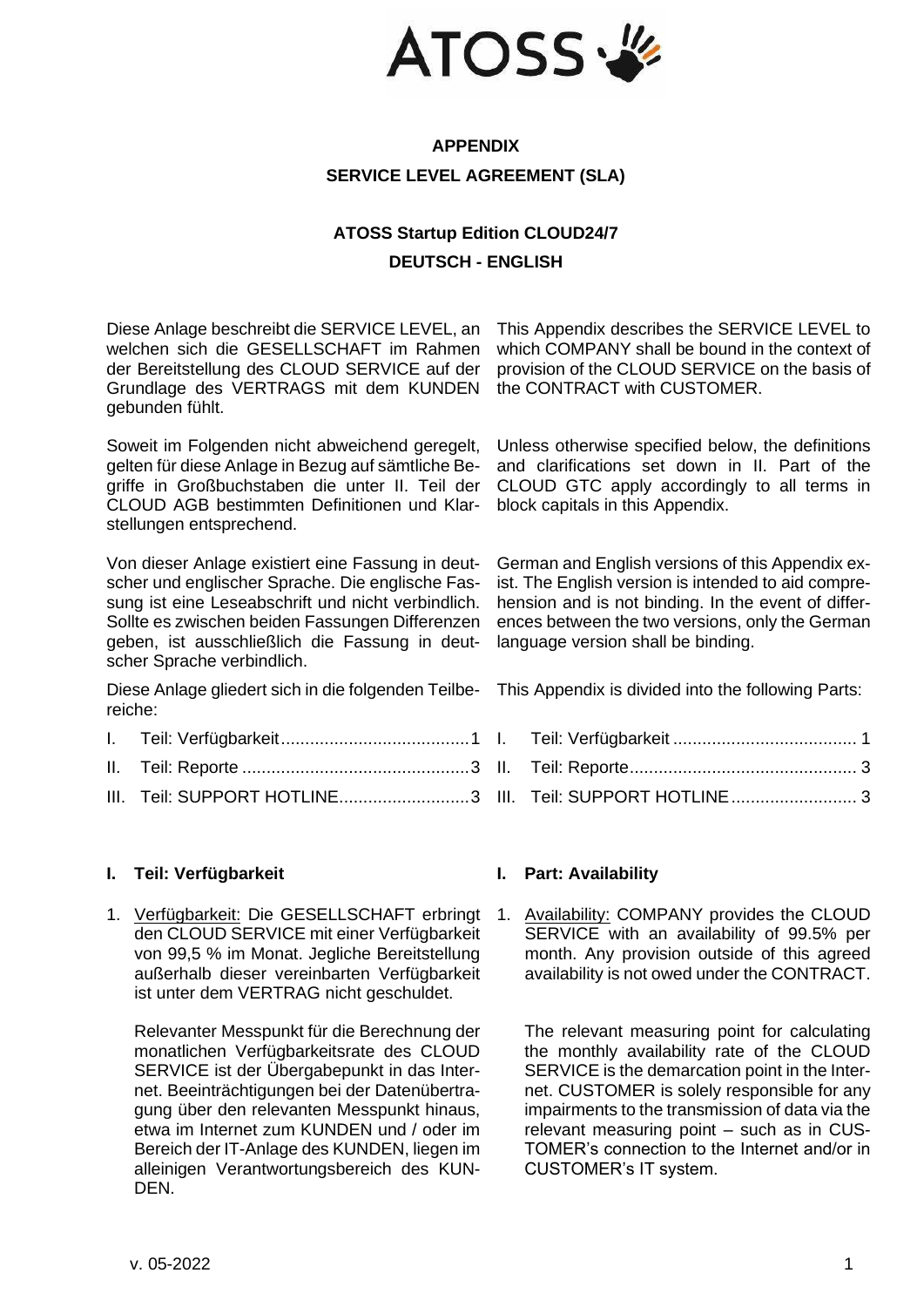Die Verfügbarkeit wird 24 Stunden an sieben (7) Tagen pro Woche innerhalb eines Monats erfasst und berechnet sich für einen betreffenden Monat wie folgt:

Availability is recorded 24 hours a day, seven (7) days per week in a given month and is calculated for the month in question as follows:

(GESAMTZEIT – ERLAUBTER SERVICEAUSFALL – UNGEPLANTER SERVICEAUSFALL)

#### \_\_\_\_\_\_\_\_\_\_\_\_\_\_\_\_\_\_\_\_\_\_\_\_\_\_\_\_\_\_\_\_\_\_\_\_\_\_\_\_\_\_\_\_\_\_\_\_\_\_\_\_\_\_\_\_\_\_\_\_\_\_\_\_\_\_\_\_\_\_\_\_\_\_ X100*\** (GESAMTZEIT –ERLAUBTER SERVICEAUSFALL)

*\*Die berechnete Verfügbarkeitsrate wird auf eine Zehntelstelle gerundet, hierbei gilt: Jede Hundertstelstelle zwischen 0 und 4 wird abgerundet und von 5 bis 9 aufgerundet.*

(TOTAL TIME – PERMITTED SERVICE FAILURE – UNPLANNED SERVICE FAILURE)

\_\_\_\_\_\_\_\_\_\_\_\_\_\_\_\_\_\_\_\_\_\_\_\_\_\_\_\_\_\_\_\_\_\_\_\_\_\_\_\_\_\_\_\_\_\_\_\_\_\_\_\_\_\_\_\_\_\_\_\_\_\_\_\_\_\_\_\_\_\_\_\_\_\_ X 100*\**

### (TOTAL TIME – PERMITTED SERVICE FAILURE)

*\*The calculated availability rate is rounded to one decimal place. Where the second decimal place is between 0 and 4, this will be rounded down to the nearest single decimal place; where it is between 5 and 9, it will be rounded up.*

- (1) "GESAMTZEIT" meint die Gesamtzahl der Mi-(1) "TOTAL TIME" refers to the total number of nuten im jeweiligen Kalendermonat.
- (2) "UNGEPLANTER SERVICEAUSFALL" meint die Gesamtzahl der Minuten, die der CLOUD SERVICE im jeweiligen Kalendermonat nicht verfügbar ist und die Nichtverfügbarkeit auch nicht durch einen "ERLAUBTEN SERVICE-AUSFALL" gerechtfertigt ist.
- (3) "ERLAUBTER SERVICEAUSFALL" meint die Gesamtzahl der Minuten, die der CLOUD SERVICE im jeweiligen Kalendermonat nicht verfügbar ist, aber die Nichtverfügbarkeit auf mindestens einem nachfolgend genannten Umstand beruht: (i) Wartungsarbeiten in den unter Ziffer 2 im I. Teil dieser Anlage definierten Wartungsfenstern, (ii) vorübergehende Zugangssperrung gemäß § 5 Ziffer 1 der CLOUD AGB, (iii) Abschaltung zur erforderlichen Schadensabwehr oder zu Sicherheitswecken bei Notfällen des CLOUD SERVICE, (iv) Störungen, die auf einer rechts- oder vertragswidrigen Nutzung durch den KUNDEN beruhen oder durch das Versäumnis des KUNDEN, erforderliche Konfigurationen, Systemvoraussetzungen oder Mitwirkungspflichten einzuhalten, verursacht werden, (v) Störungen aufgrund unsachgemäßer oder von der Anzeige in den MODULEN bzw. vom Lastprofil abweichender oder die Systemressourcen übersteigender Nutzung - die Systemressourcen werden auf Basis der jeweils aktuellen Lizenzierungsdaten dimensioniert -, (vi) Störungen des Internets (z. B. durch einen Leitungsausfall oder -störungen bei fremden Telekommunikations- und / oder Netzanbietern), (vii) EREIGNISSE HÖHERER GEWALT, (viii) Störungen, die durch Anwendungen und /
- minutes in the calendar month in question.
- (2) "UNPLANNED SERVICE FAILURE" refers to the total number of minutes for which the CLOUD SERVICE is unavailable in a respective calendar month where this unavailability is not justified by a "PERMITTED SERVICE FAILURE".
- (3) "PERMITTED SERVICE FAILURE" refers to the total number of minutes for which the CLOUD SERVICE is unavailable in a respective calendar month where this unavailability is due to at least one of the following circumstances: (i) maintenance work within the maintenance windows defined under section 2 in I. Part of this Appendix; (ii) temporary dissruption of access to CLOUD SERVICE according to § 5 clause 1 of the CLOUD GTC; (iii) deactivation deemed necessary to prevent damage or for security purposes in emergency situations relating to the CLOUD SERVICE; (iv) disruptions due to illegal use or use in breach of CONTRACT by CUSTOMER or caused by CUSTOMER's failure to adhere to required configurations, system requirements or cooperation duties; (v) faults due to improper use, use deviating from the displays in the MODULES or from the load profile, or use that exceeds system resources - with system resources dimensioned based on current license data -; (vi) Internet faults (e .g. caused by line failures or faults in external telecommunications and/or network providers); (vii) FORCE MAJEURE EVENTS, or (viii) faults caused by applications and/or services, hardware and/or other software of CUSTOMER or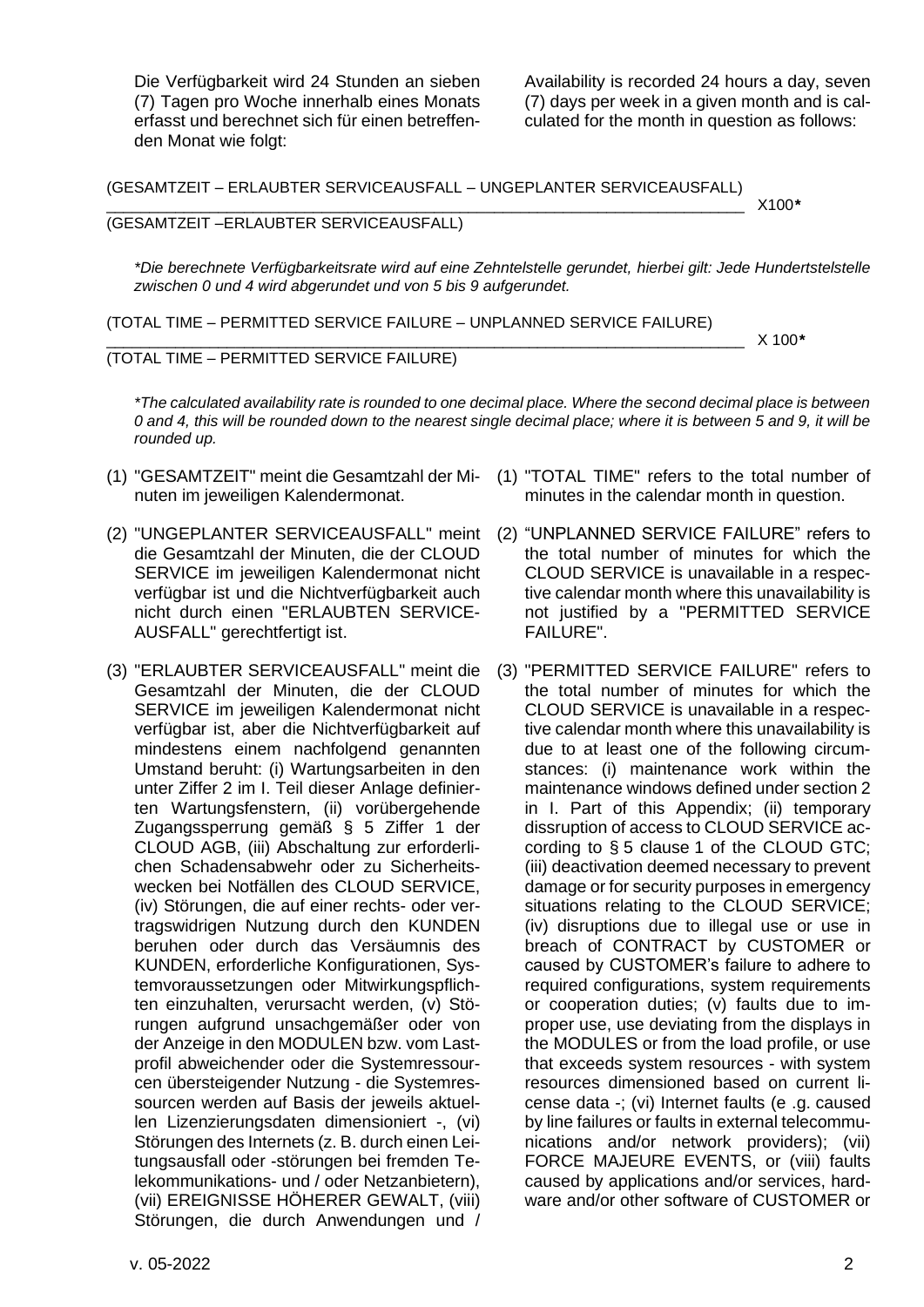oder Dienste, Hardware und / oder sonstige Software vom KUNDEN oder eines DRITTEN verursacht werden, welche sich nicht im Besitz oder außerhalb der vertretbaren Kontrolle der GESELLSCHAFT oder ihrer Unterauftragnehmer liegen.

- 
- 

Die wöchentlichen Wartungsfenster für den CLOUD SERVICE sind in dem Kundenbereich des Internetauftritts der GESELLSCHAFT angegeben. Die GESELLSCHAFT kann planmäßige Wartungsfenster von Zeit zu Zeit anpassen. Eine etwaige Anpassung von Wartungsfenstern wird die GESELLSCHAFT mit einem Vorlauf von 30 Kalendertagen dem vom KUN-DEN benannten technischen Ansprechpartner mitteilen.

In seltenen Fällen können z. B. aus Datenschutzgründen und zur Betriebssicherheit kurzfristige Wartungsfenster notwendig werden. Je nach Einstufung des Risikos wird die GESELLSCHAFT den vom KUNDEN benannten technischen Ansprechpartner über Zeitpunkt und Zeitrahmen informieren.

## <span id="page-2-0"></span>**II. Teil: Reporte II. Part: Reports**

- 1. Die GESELLSCHAFT überwacht die Verfügbarkeit des CLOUD SERVICE und erstellt einen monatlichen Report.
- 2. Diese Reporte werden dem KUNDEN im Folgemonat nach Wahl der GESELLSCHAFT entweder direkt im CLOUD SERVICE von der GESELLSCHAFT zum Abruf bereitgestellt oder per E-Mail versendet.

- 1. Zuständigkeit: Die SUPPORT HOTLINE berät und unterstützt den KUNDEN ausschließlich bei folgenden Kundenanfragen:
- (1) Meldungen von Anwendungsfehlern oder von Fehlern aufgrund von Konfigurationen und Parametrisierungen der MODULE;
- (2) Fragen zum Betrieb einzelner MODULE, zur allgemeinen MODUL-Bedienung oder MO-DUL-Funktionen;

a THIRD PARTY which are not in the possession of COMPANY or its subcontractors, or which COMPANY or its subcontractors cannot be reasonably expected to control.

### 2. Wartungsfenster 2. Maintenance windows

(1) Planmäßige Wartungsfenster (1) Planned maintenance windows

The weekly maintenance windows for the CLOUD SERVICE are stated in the customer area of COMPANY's website. COMPANY may adjust planned maintenance windows from time to time. COMPANY will inform the technical contact partner named by CUSTOMER of such adjustments to the maintenance windows, giving 30 calendar days' notice.

(2) Kurzfristige Wartungsfenster (2) Short-notice maintenance windows

In rare instances, it may be necessary to announce maintenance windows at short notice, such as for reasons of data protection and operational reliability. Depending on the level of risk, COMPANY will inform the technical contact partner named by CUSTOMER of the time and duration of the short-notice maintenance window.

- 1. COMPANY monitors the availability of the CLOUD SERVICE and produces a monthly report.
- 2. COMPANY shall publish these reports in the following month, at COMPANY's discretion either making them directly available to CUS-TOMER in the CLOUD SERVICE or sending them to CUSTOMER via email.

## <span id="page-2-1"></span>**III. Teil: SUPPORT HOTLINE III. Part: SUPPORT HOTLINE**

- 1. Responsibility: The SUPPORT HOTLINE advises and supports CUSTOMER exclusively in relation to the following queries:
- (1) Reporting application errors or disruptions due to configurations and parameterizations of the MODULES;
- (2) Queries about operating of individual MOD-ULES, how to use the MODULES, or functions of the MODULES.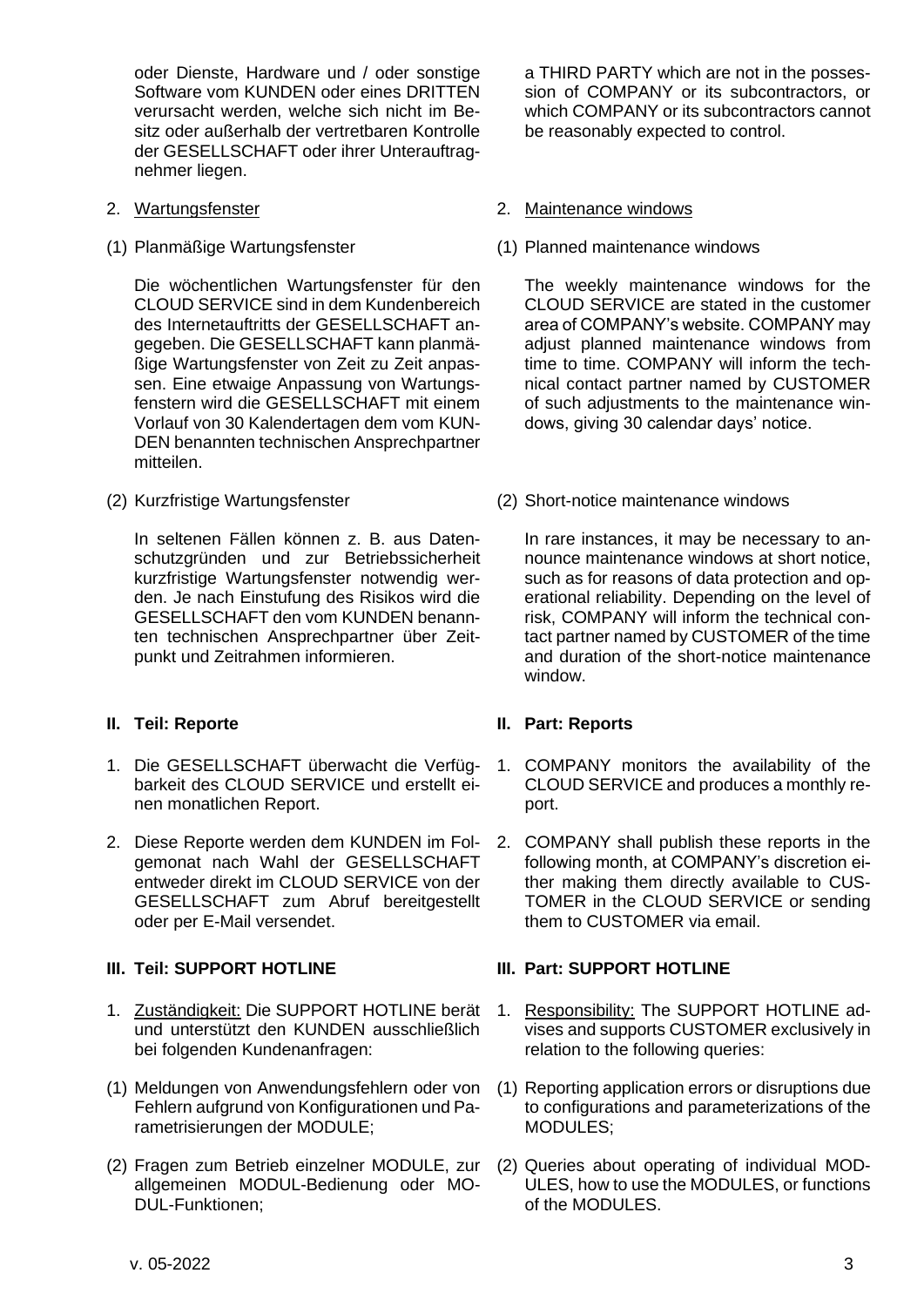- (3) Probleme bei der Datenübergabe per Schnittstelle an Fremdsysteme (z. B. Lohn und Gehalt), soweit diese Schnittstelle zuvor bereits erfolgreich im Einsatz war;
- (4) Probleme bei der Datenerfassung mit Erfassungs-Terminals, sofern diese Terminals zuvor bereits erfolgreich im Einsatz waren;
- (5) Meldungen von im Auslieferungsstandard reproduzierbaren Programmierungsfehlern (z. B. bei funktionellen Abweichungen von der DOKUMENTATION)
- (6) Fragen zu KONTINUIERLICHEN MODIFIKA-TIONEN;
- (7) Fragen und Meldungen über Störungen des technischen Betriebs des CLOUD SERVICE (z. B. bei Nichtverfügbarkeit, Störungen beim Login, in Bezug auf die Performance von Infrastrukturleistungen und Datenverlusten oder Datensicherungsproblemen).
- (8) Antrag auf Service-Gutschriften nach Maßgabe von § 8 Ziffer 3 der CLOUD AGB;

Um eine möglichst effiziente Bearbeitung von Kundenanfragen sicherzustellen, muss der KUNDE - sofern er einen Vertrag mit einem ATOSS Partner für Implementierungsdienstleistungen und Hotlineleistungen abgeschlossen hat - Anfragen, insbesondere aber solche zu den Nummern (1) bis (4), direkt an seinen ATOSS Partner stellen. In diesen Fällen wird der implementierende ATOSS Partner seinerseits die SUPPORT HOTLINE kontaktieren, soweit erforderlich. In sonstigen Fällen kann sich der KUNDE weiterhin direkt an die SUP-PORT HOTLINE der GESELLSCHAFT wenden.

Sofern der KUNDE den VERTRAG über den CLOUD SERVICE ohne SUPPORT HOTLINE abgeschlossen hat, berät und unterstützt die SUPPORT HOTLINE den KUNDEN nur bei Kundenanfragen gemäß III. Teil Ziffer 1. Nummern (5)-(8).

- (3) Problems with data transmission via interfaces to external systems (e. g. payroll), provided that this interface was previously used successfully;
- (4) Problems with data recording using recording terminals, provided that these terminals were previously used successfully;
- (5) Reporting programming errors reproducible in the delivery standard (e.g., in case of functional deviations from DOCUMENTATION).
- (6) Queries about CONTINUOUS MODIFICA-TIONS;
- (7) Queries about and reporting disruptions in the technical operation of the CLOUD SERVICE (e.g., in the event of unavailability, login disruptions, in relation to the performance of infrastructure services and data loss or data backup problems).
- (8) Requests for service credit notes in accordance with § 8 clause 3 of the CLOUD GTC;

In order to ensure the most efficient processing of customer queries, the CUSTOMER - provided that he has concluded a contract with an ATOSS partner for implementation services and hotline services - must submit queries, but in particular those relating to clauses (1) to (4), directly to his ATOSS partner. In such cases, the implementing ATOSS Partner shall in turn contact the SUPPORT HOTLINE, if necessary. In other cases, the CUSTOMER may continue to contact the SUPPORT HOTLINE of the COMPANY directly.

If the CUSTOMER has concluded the CON-TRACT for the CLOUD SERVICE without a SUPPORT HOTLINE, the SUPPORT HOT-LINE will only advise and support the CUS-TOMER with customer inquiries in accordance with III. Part Number 1. clauses (5)-(8).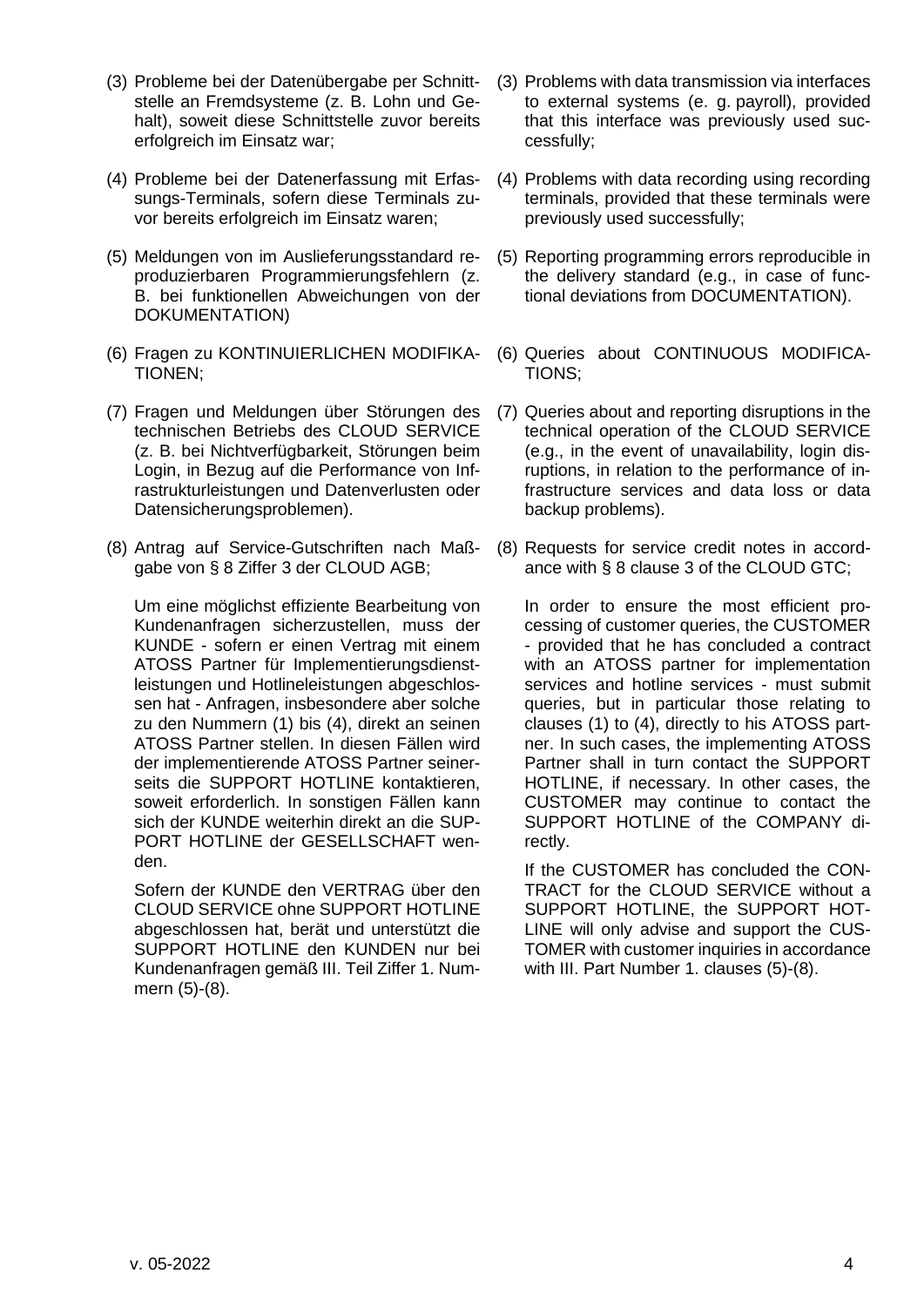- 2. Nicht inkludierte Leistungen: Der Einsatz von 2. Beratern beim KUNDEN vor Ort und sonstige Dienstleistungen, die über die Beratung von Anwenderfragen und Störungen im Zusammenhang mit der technischen Einrichtung und dem laufenden Betrieb des CLOUD SERVICE hinausgehen, sind nicht Bestandteil der Hotlineleistungen. Die SUPPORT HOTLINE ist nicht dafür zuständig, Erfassungs-Terminals oder Schnittstellen zu Fremdsystemen in Betrieb zu nehmen. Auch ersetzt die SUPPORT HOTLINE keine Schulung über den Betrieb, die Bedienung und die Funktionen der MO-DULE. Aufwände der SUPPORT HOTLINE, die durch Vorsatz oder grobe Fahrlässigkeit des KUNDEN entstehen (z. B. fehlerhafte Eingabe von Befehlen in den MODULEN entgegen der DOKUMENTATION und / oder entgegen der ausdrücklichen Anweisungen der SUPPORT HOTLINE etc.) kann die GESELL-SCHAFT gemäß der geltenden Preisliste gesondert in Rechnung stellen.
- 3. Hotlinezeiten: Die SUPPORT HOTLINE ist während der regulären Geschäftszeiten der GESELLSCHAFT (Montag bis Freitag von 08.00 Uhr bis 18.00 Uhr (MEZ) sowie am 24.12. und 31.12. jeweils von 08.00 bis 12.00 Uhr (MEZ), außer an bundeseinheitlichen Feiertagen) für Kundenanfragen erreichbar.

Telefon +49 89 42 771 320 (ggf. gebührenpflichtig)

4. Stellen von Kundenanfragen: Der KUNDE hat seine Anfrage ausschließlich durch einen BE-RECHTIGTEN NUTZER, der üblicherweise zugleich der technische und fachliche Ansprechpartner ist, über die SUPPORT HOT-LINE einzureichen. Kundenanfragen über andere Kommunikationswege und andere Ansprechpartner werden nicht bearbeitet. Für eine zeitnahe und ordnungsgemäße Bearbeitung von Kundenanfragen ist es unabdingbar, dass jede Kundenanfrage möglichst vollständige Informationen enthält, d. h. insbesondere Angaben über die Art, die näheren Umstände und im Falle einer Störung auch über deren Entstehung und ihre Auswirkungen gemacht werden. Der Inhalt einer Kundenanfrage muss die Reproduzierbarkeit des Problems bzw. der Störung durch die GESELLSCHAFT gewährleisten. Dabei hat der KUNDE im erforderlichen Umfang auch solche Maßnahmen zu

- Services not included: The deployment of consultants at the CUSTOMER's premises and other services that go beyond the consultation of user questions and faults in connection with the technical equipment and the on-going operation of the CLOUD SERVICE are not subject of the hotline services. The SUPPORT HOTLINE is not responsible for putting recording terminals or interfaces with external systems into operation. Furthermore, the SUP-PORT HOTLINE cannot replace training sessions on the operation, use and functions of the MODULES. COMPANY may invoice separately for any expenses incurred by the SUP-PORT HOTLINE due to intent or gross negligence on the part of CUSTOMER (e.g. improper entry of orders in MODULES, contrary to DOCUMENTATION and/or contrary to express instructions provided by the SUPPORT HOTLINE, etc.) in accordance with the valid price list as amended from time to time.
- 3. Hotline operating hours: The SUPPORT HOT-LINE is available to respond to CUSTOMER queries during COMPANY's normal business hours (8am–6pm (CET) Monday to Friday, plus 8am–12pm (CET) on December 24 and 31; closed on national public holidays).

Sie erreichen die Hotline unter: You can reach the SUPPORT HOTLINE at:

Telefon +49 089 42 771 320 (may be subject to charges)

Fax +49 89 42 771 58 259 Fax +49 089 42 771 58 259

Email hotline@atoss.com Email hotline@atoss.com

4. Placing of CUSTOMER queries: CUSTOMER must submit any query at the SUPPORT HOT-LINE solely by an AUTHORIZED USER, who is usually also the technical and professional contact partner. CUSTOMER queries submitted via other communications channels and by other contact partners will not be processed. In order to process CUSTOMER queries in a prompt and proper manner, it is essential that each CUSTOMER query contains as much relevant information as possible, i. e. especially details of the type of problem, the precise circumstances and, in the event of a disruption, information about how the disruption arose and its consequences. A CUSTOMER query must contain information that makes it possible for COMPANY to reproduce the problem or disruption. CUSTOMER must therefore also take the necessary measures to facilitate identification of the problem or disruption and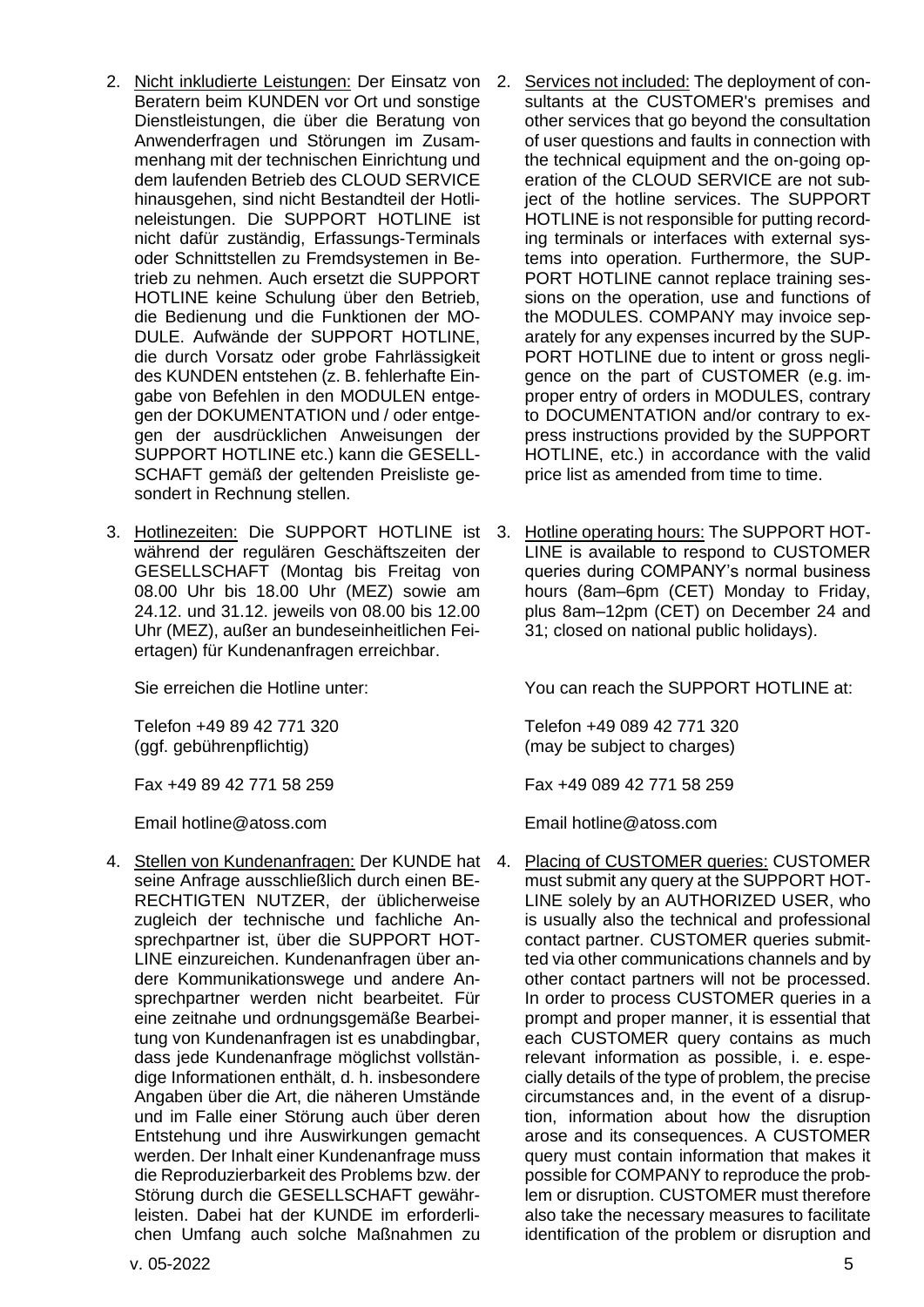treffen, welche die Feststellung der Störung und ihrer Ursachen erleichtern und die GE-SELLSCHAFT bei deren Reproduzierbarkeit angemessen zu unterstützen.

- 5. Bearbeitung von Kundenanfragen: Die GE-SELLSCHAFT wird eingehende Kundenanfragen im eigenen Ermessen nach Dringlichkeitsstufen, welche die Auswirkungen der Störung für den KUNDEN reflektieren, kategorisieren. Die Dringlichkeitsstufe kann infolge der weiteren Bewertung von der GESELLSCHFT im Einzelfall nachträglich angepasst werden.
- 6. Reaktionszeiten: Für die Bearbeitung einer 6. Kundenanfrage gelten je nach Dringlichkeitsstufe unterschiedliche Reaktionszeiten.

Als Reaktionszeit gilt dabei der Zeitraum zwischen Eingang einer Kundenanfrage durch einen BERECHTIGTEN NUTZER und dem Zeitpunkt, in welchem die GESELLSCHAFT eine Meldung gegenüber dem KUNDEN abgibt, dass die Kundenanfrage bei ihr eingegangen ist und mit der Bearbeitung der Kundenanfrage begonnen wird. Die Reaktionszeiten laufen nur innerhalb der unter Ziffer 3 im III. Teil dieses SLA festgelegten Hotlinezeiten. Gibt der KUNDE eine Kundenanfrage außerhalb der Hotlinezeiten bei der SUPPORT HOTLINE ab, gilt die Kundenanfrage erst im Zeitpunkt, in welchem die Hotlinezeit der SUPPORT HOTLINE erneut beginnt, als eingegangen.

Störungen, welche auf einem ERLAUBTEN SERVICEAUSFALL gemäß Ziffer 1. Nummer (3) im I. Teil dieses SLA beruhen, lösen keine Reaktionszeiten aus.

Ist die Kundenanfrage lückenhaft oder missverständlich gestellt und sind aufgrund dessen Nachfragen durch die SUPPORT HOTLINE erforderlich, so beginnt die Reaktionszeit erst, wenn der GESELLSCHAFT die vollständigen Informationen zur Bearbeitung der Kundenanfrage vorliegen.

Die nachfolgende Tabelle beschreibt die Dringlichkeitsstufen und die jeweils vorgesehenen Reaktionszeiten durch die GESELL-SCHAFT:

its causes and provide reasonable support to help COMPANY reproduce it.

- 5. Processing CUSTOMER queries: COMPANY shall, at its own discretion, categorize incoming CUSTOMER queries according to severity levels that reflect the consequences of the problem or disruption for CUSTOMER. COM-PANY may retrospectively adjust the severity level in individual cases based on further evaluation of specific disruption.
- Time to react: CUSTOMER queries are subject to different times to react depending on their severity level.

The time to react is measured as the period of time between the receipt of a customer query from an AUTHORIZED USER and the point in time at which COMPANY notifies CUSTOMER that its request has been received and is now being processed. The time to react is only measured within the hotline operating hours as defined in section 3 in III. Part of this SLA. If CUSTOMER raises a query with the SUP-PORT HOTLINE outside of the hotline operating hours, the query shall only be deemed to have been raised from the time at which the hotline operating hours recommence.

Disruptions caused by a PERMITTED SER-VICE FAILURE in accordance with number 1. clause (3) in I. Part of this SLA shall not trigger a specific time to react.

If CUSTOMER's query does not include full information or is given to misunderstanding and the SUPPORT HOTLINE has to request further information as a result, the time to react shall only begin when COMPANY has obtained full information required to process the query.

The following table details the severity levels and respective times in which COMPANY should react:

| <b>Dringlichkeitsstufe</b> | Beschreibung der Dringlich-                                                                                                                | Description of severity                                                                                                           | Reaktionszeit /         |
|----------------------------|--------------------------------------------------------------------------------------------------------------------------------------------|-----------------------------------------------------------------------------------------------------------------------------------|-------------------------|
| / Severity level           | keit                                                                                                                                       | level                                                                                                                             | Time to react           |
|                            | Kritische, betriebsverhin-<br>dernde Störung: Der<br><b>CLOUD SERVICE ist nicht</b><br>verfügbar oder wesentliche<br>Funktionen der MODULE | <b>Critical disruptions</b><br>which prevent opera-<br>tion: The CLOUD SER-<br>VICE is not accessible<br>or significant functions | 30 Minuten /<br>minutes |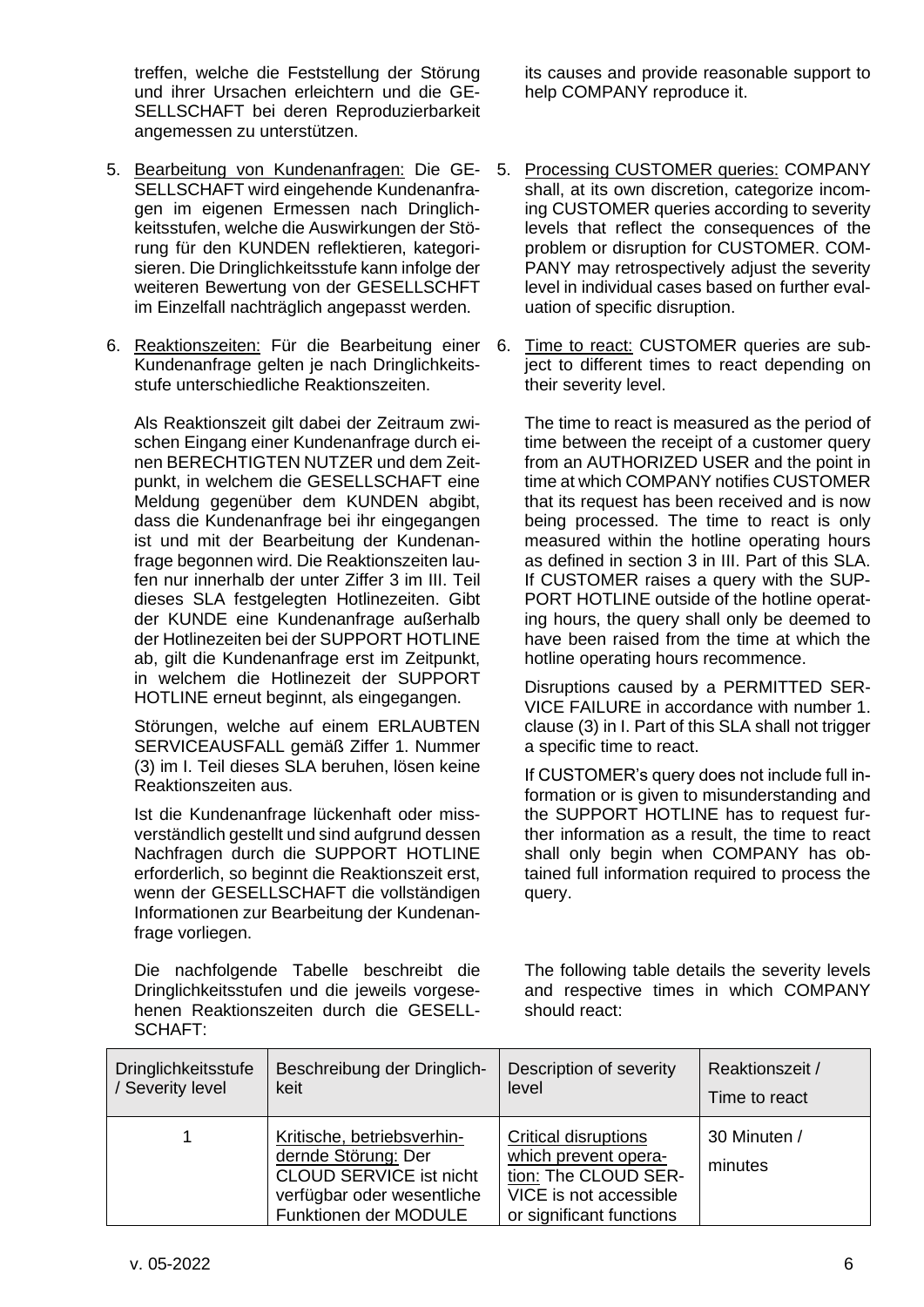|                | sind nicht einsatzfähig bzw.<br>so stark beeinträchtigt, dass<br>dem KUNDEN die Nutzung<br>nicht mehr zumutbar ist.<br>Beispiele:<br>Es ist zu Datenverlusten<br>und Datenbeschädigung<br>gekommen;<br>eine Datenbearbeitung /<br>Datenübergabe ist un-<br>möglich;<br>entscheidende Funktio-<br>nen stehen nicht zur<br>Verfügung oder beim<br>Versuch, diese zu nut-<br>zen, kommt es zum Still-<br>stand des gesamten<br>CLOUD SERVICE (z. B.<br>Freeze).                           | of the MODULES are<br>not working or are so<br>severely impaired that<br><b>CUSTOMER</b> cannot be<br>reasonable expected to<br>use it. Examples:<br>Data has been lost<br>$\bullet$<br>or corrupted;<br>data processing /<br>$\bullet$<br>data transmission is<br>not possible;<br>decisive functions<br>$\bullet$<br>are not available, or<br>attempts to use<br>such functions result<br>in the entire CLOUD<br>SERVICE coming to<br>a standstill (i.e.<br>freezing). |                   |
|----------------|----------------------------------------------------------------------------------------------------------------------------------------------------------------------------------------------------------------------------------------------------------------------------------------------------------------------------------------------------------------------------------------------------------------------------------------------------------------------------------------|--------------------------------------------------------------------------------------------------------------------------------------------------------------------------------------------------------------------------------------------------------------------------------------------------------------------------------------------------------------------------------------------------------------------------------------------------------------------------|-------------------|
| $\overline{2}$ | Erhebliche, betriebsbehin-<br>dernde Störung: Wichtige<br><b>Funktionen der MODULE</b><br>sind nicht oder nur noch<br>stark eingeschränkt einsatz-<br>fähig bzw. ermöglichen auf-<br>grund von fortlaufender In-<br>stabilität keine unterbre-<br>chungsfreie Nutzung. Bei-<br>spiele:<br>Wichtige Eingaben sind<br>unmöglich;<br>wichtige Daten / Funkti-<br>onen sind nicht verfüg-<br>bar;<br>die MODULE können<br>nur in einem stark ein-<br>geschränkten Modus<br>genutzt werden. | Significant disruptions,<br>which impede opera-<br>tion: Important functions<br>of the MODULES are<br>not working or are se-<br>verely limited or cannot<br>be used without inter-<br>ruption due to ongoing<br>instability. Examples:<br>Important entries<br>$\bullet$<br>cannot be made;<br>important data/func-<br>$\bullet$<br>tions are not availa-<br>ble;<br>the MODULES can<br>only be used in a<br>severely limited<br>form.                                   | 1 Stunde / hour   |
| 3              | Geringfügige Störungen: Es<br>gibt Meldungen zu Anwen-<br>dungsfehlern oder kurzfris-<br>tige Ausfälle, die der<br>KUNDE umgehen oder ver-<br>meiden kann. Beispiele:<br>Meldungen zu Anwen-<br>$\bullet$<br>dungsfehlern führen zu<br>unwesentlichen Nut-<br>zungseinschränkungen;<br>Mehrarbeit und Umge-<br>hungen werden verur-<br>sacht.                                                                                                                                          | Minor disruptions: Alt-<br>hough application error<br>messages appear or<br>temporary outages oc-<br>cur, CUSTOMER is<br>able to circumvent or<br>avoid them. Examples:<br>Application error<br>$\bullet$<br>messages lead to<br>insignificant use re-<br>strictions;<br>Disruptions result in<br>$\bullet$<br>additional work or<br>workarounds for<br><b>CUSTOMER.</b>                                                                                                 | 2 Stunden / hours |